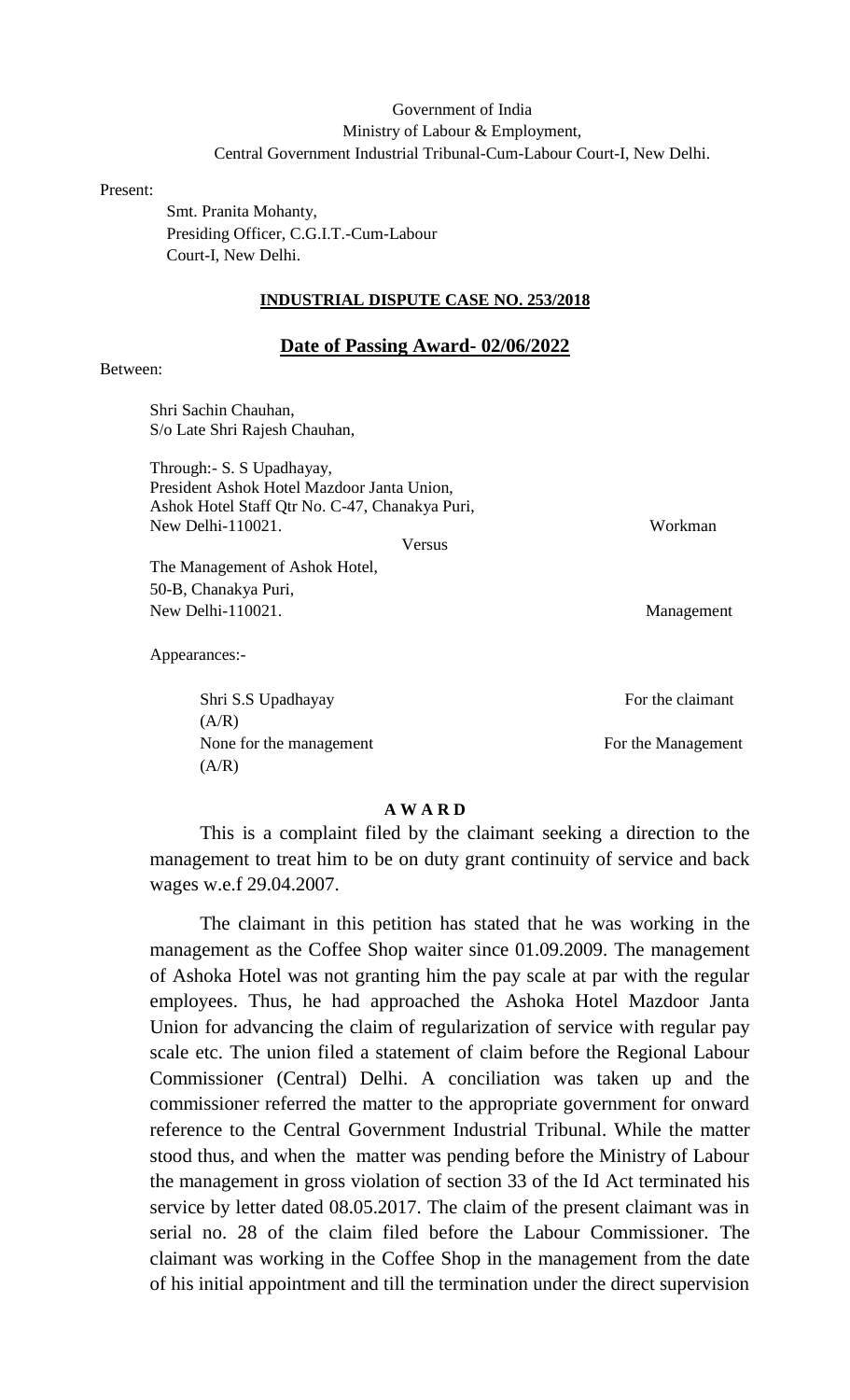and control of the officials of Ashoka Hotel. As per Ashoka Hotel certified standing order the claimant is entitled for regularization of service when he completes 12 months of work continuously. The management of Ashoka Hotel instead of regularizing the service and in order to deprive him of his legitimate rights has introduced a contractor which is a sham contract and paying the wage through the said contractor. Hence, in this application the claimant has stated that the order of termination since has been passed during the pendency of an industrial dispute the same is nonest and the management be directed to take him into service from the date of termination accept the continuity of his service and pay him the full back wage.

Notice was served on the management. The A/R for the management had appeared on 30.11.2018 and prayed for adjournment to file WS. ON that day the copy of the claim statement was supplied to him and time was allowed. Thereafter 7 adjournments were allowed for the purpose. Since, no WS was filed by order dated  $12<sup>th</sup>$  February 2020 the management was proceeded exparte and the exparte evidence was recorded.

The claimant examined himself as WW1 and filed a number of documents marked in a series of WW1/1 to WW1/20. These documents include the certificate of participation of the claimant in the training programs conduct by the management the salary slip of different months the duty pass, security pass, and the representations made from time to time demanding regularization of service. These documents have been filed to prove that the claimant was working under the management under their control and supervision. The witness was not cross examined.

During course of argument the Ld. A/R for the management by citing the judgment of the Hon'ble Supreme Court in the case of **Jaipur Zila Sahakari Bhoomi Vikas Bank Limited vs. Ram Gopal Sharma and others** and in the case of **Kanpur Electricity Supply co. Ltd. vs. Shamino Mirza 2009LLR 226 (SC)** argued that when the management having knowledge about the pendency of the Industrial dispute terminates the service of the workman in clear violation of section 33 of the Id Act and the proceeding is initiated in terms of section 33A of the said Act, and it is proved that the management had not obtained the permission before the termination, the said action of the management shall be treated as if not in existence and the claimant or victim workman should be restored to his original position on the date of termination. The law is well settled that the conditions contain in the proviso to 33(2) of the Act is mandatory and non compliance of the same would rendered the order of dismissal or discharge etc void or inoperative. In the case of Jaipur Zila Sehkari Bank referred supra as well as in the case of **Telephone Industry Limited vs. Prabhakar H Manyare 2003 LLR 68** it has been held that when the management terminates the service of the workman during the pendency of the Industrial dispute without any approval from the competent authority the same shall become void. In this case since, the management opted not to contest there is